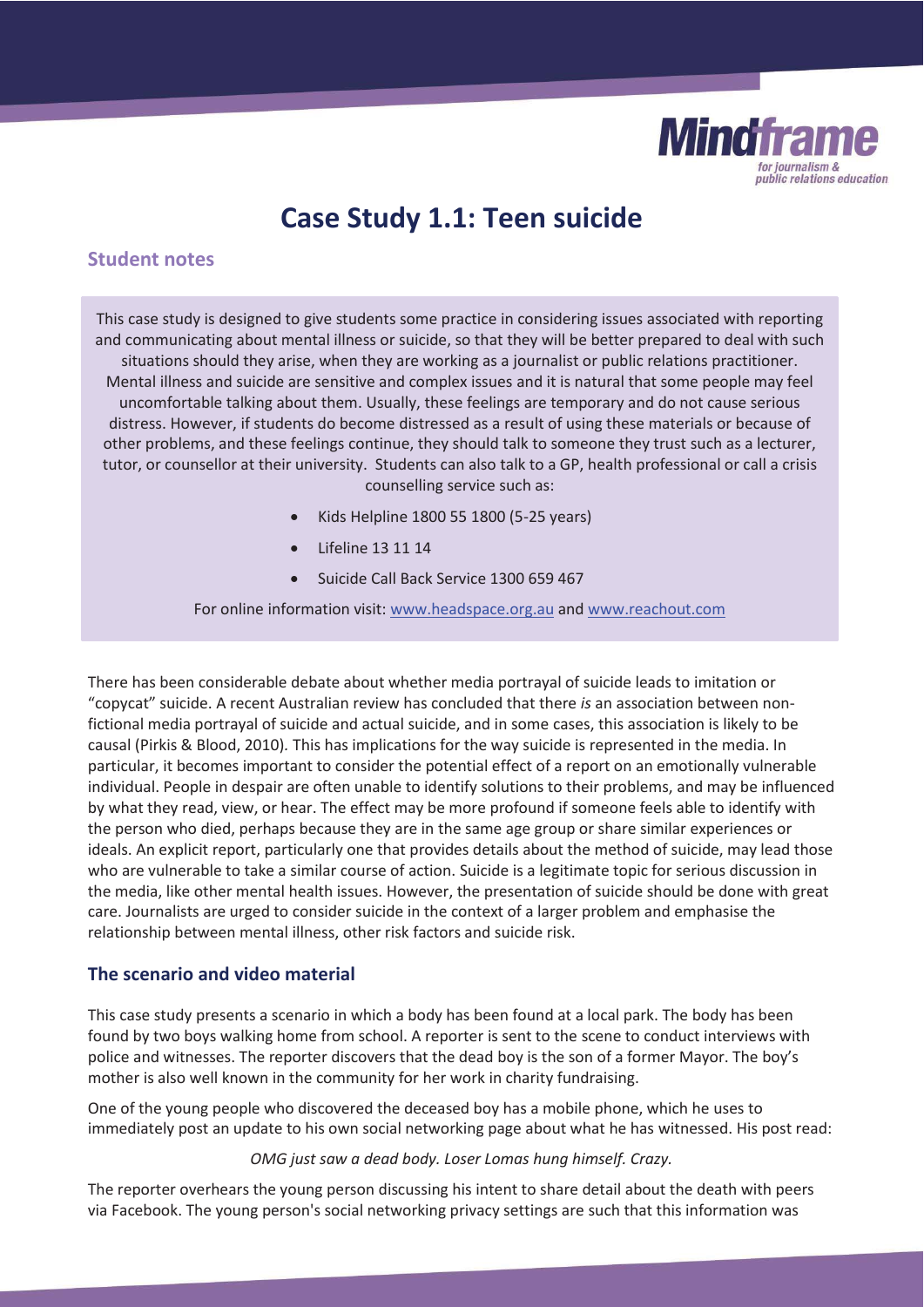

visible publicly. Within hours, other young people from the school have initiated a "memorial page" to the student who has died and started to post various tributes, condolences and personal anecdotes

This case study is designed to give you some practice in considering issues associated with reporting suicide, so you will be better prepared to deal with such a situation, should it arise, when you are working as a journalist.

*Video 1.1: interview with two young witnesses* provides footage from interviews with the two boys who discovered the body. It also depicts the social media page which featured information about the death. In addition to the video footage, a transcript of the interviews is provided at the end of these notes and in the student notes. The interviews and footage in the video provide students with choices about how the story could be reported. Some of the information, quotes and scenes could, if reported, lead to quite a sensational story. By providing students with these choices, they can develop an appreciation of how their decisions influence the potential impact of a story.

### **Using the scenario as source materials**

The following questions provide a guide for analysing the scenario from a journalistic perspective. Your lecturer or tutor may ask you to look at all of these questions or a selection only. In considering this scenario and the questions, you should refer to "*Fact or Fiction*? Reporting mental illness and suicide for an overview of the key ethical and journalistic issues involved in reporting suicide". This resource, and further reference materials, are available on the *Mindframe* for Universities website (www.mindframe-media.info).

#### **Questions for consideration**

**Question 1:** Should this story be reported?

**Question 2:** How should the story be reported?

**Question 3:** How can the ethical issues inherent in this story be balanced with journalistic and commercial values?

**Question 4:** How much of the information is reportable?

**Question 5:** Are the interviewees appropriate?

**Question 6:** What other decisions need to be made before deciding to publish or broadcast the story?

**Question 7:** What is the impact of the availability of information via social media?

**Question 8:** What are the specific issues associated with reporting this as a TV news story?

**Question 9:** How could this scenario be used as a basis for a feature story?

**Question 10:** Using this scenario for ethical debate (see below for further detail).

#### **Question 1: Should this story be reported?**

To answer this question, you will need to consider the basic news values - impact, timeliness, proximity, conflict, currency and unusualness – and how they apply to this scenario. In regards to news value, you may also consider the *relativity* of the story. You will also need to consider what public interest might be served by reporting the incident and the potential impact of the story. You may wish to look at research about the impact of reporting on suicide, which is available on the *Mindframe* for Universities website (www.mindframe-media.info).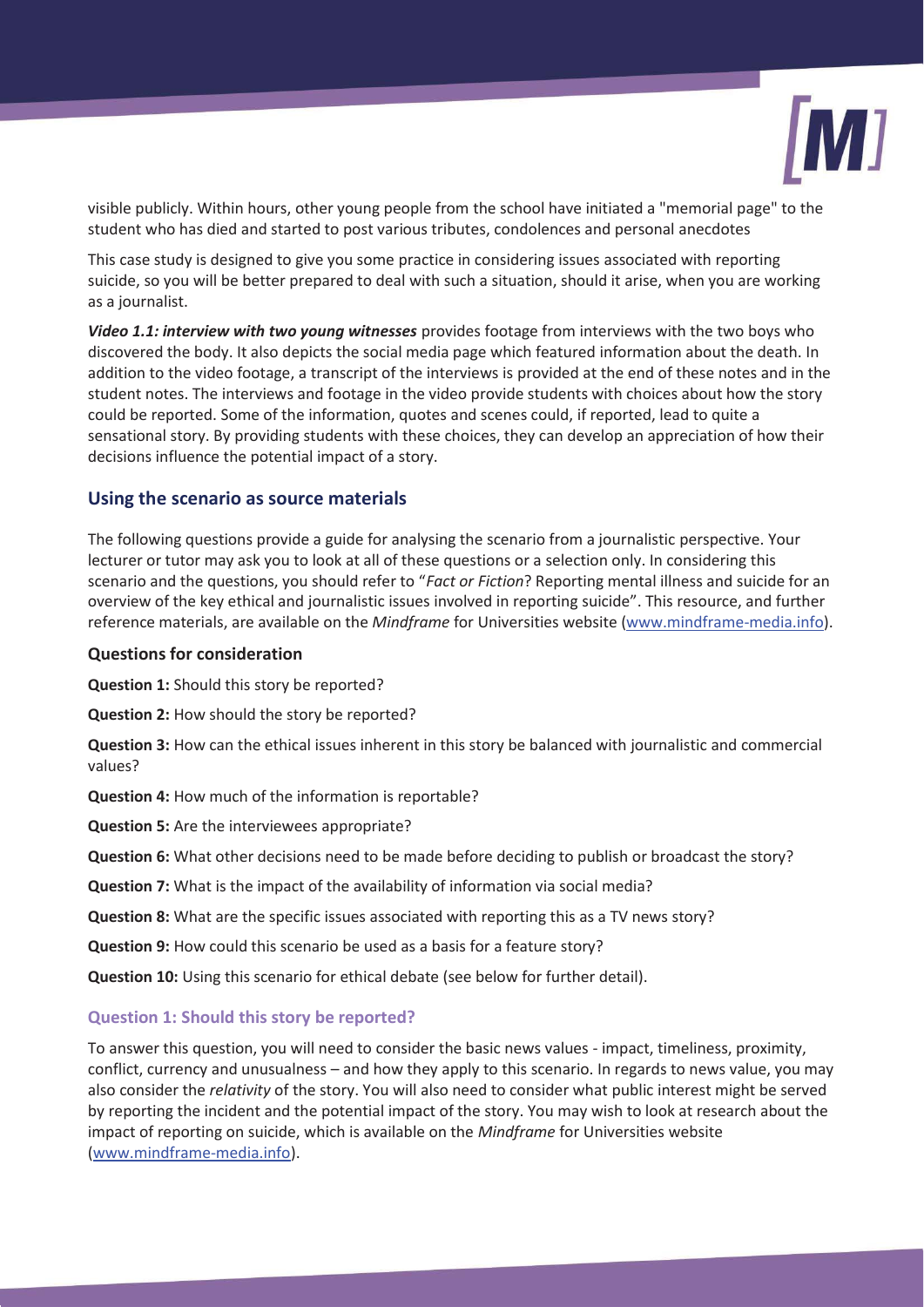

## **Question 2: How should the story be reported?**

As the journalist responsible for writing the story, you will decide how much information the public is told about the incident. What you choose to include and omit will be affected by commercial pressures in this situation. It will also directly affect what your audience understands from the story. This in turn will influence what the audience understands about the general issue of suicide and how it might affect them. Sometimes the demands of the news room seem to be at odds with a journalist's priorities in the private exchange between reporter and interviewee, or circumstances where information is available which may need careful ethical handling. If you need to negotiate with an editor who favours sensationalism, you should ensure you are armed with the facts about the damage sensational or detailed reporting may do. You should also consider the impact of the details you report about the suicide (refer to *Fact or Fiction? Reporting mental illness and suicide*). If you critically reflect on what you are doing and why, you can meet the objectives of a "good" news story without doing unnecessary harm. Some questions you need to consider in developing the news story are:

- What is the appropriate frame or story angle?
- What facts should be included in the story?
- Should any information be discounted as inappropriate for publication?
- Is the report balanced, fair and accurate?
- How would a member of the audience feel after seeing this report?

## **Question 3: How can the ethical issues inherent in this story be balanced with journalistic and commercial values?**

To answer this question you may wish to refer to the 'ten questions to guide the journalist through the decision-making process" outlined by Black, Steele and Barney (1997) or to Bok's (1978) three-step model for making an ethical decision (provided in the document Case Study 1 – Additional materials).

#### **Question 4: How much of the information is reportable?**

What do codes of practice, organisation policies and media guidelines advise about reporting this kind of story? Other than the suicide content, what other elements of this story might require the journalist to refer to organisational codes of practice or policies?

More information about codes and policies that influence media reporting about suicide can be found at www.mindframe-media.info

#### **Question 5: Are the interviewees appropriate?**

The sources the journalist chooses and prioritises will direct what is eventually reported. In this scenario several interviews have already been conducted, and further information is available via social media. Consider whether the people interviewed are the most appropriate sources of information, and who else, if anyone, should be interviewed.

What factors might influence your decision to seek additional interviewees? Evaluate each interviewee in terms of their strengths and weaknesses as sources of information and the type of information which can be reasonably expected from them. This would include whether the information is specific or generalised, if it can be verified and how can it be verified, if the interviewees seem credible and whether they may have an undeclared motive. All these factors could significantly affect the amount of credibility assigned to each source. As you consider the information that has been collected, you should also consider the impact of highlighting drama, violence, or sensationalism in the reporting of death or grief, particularly after a suicide.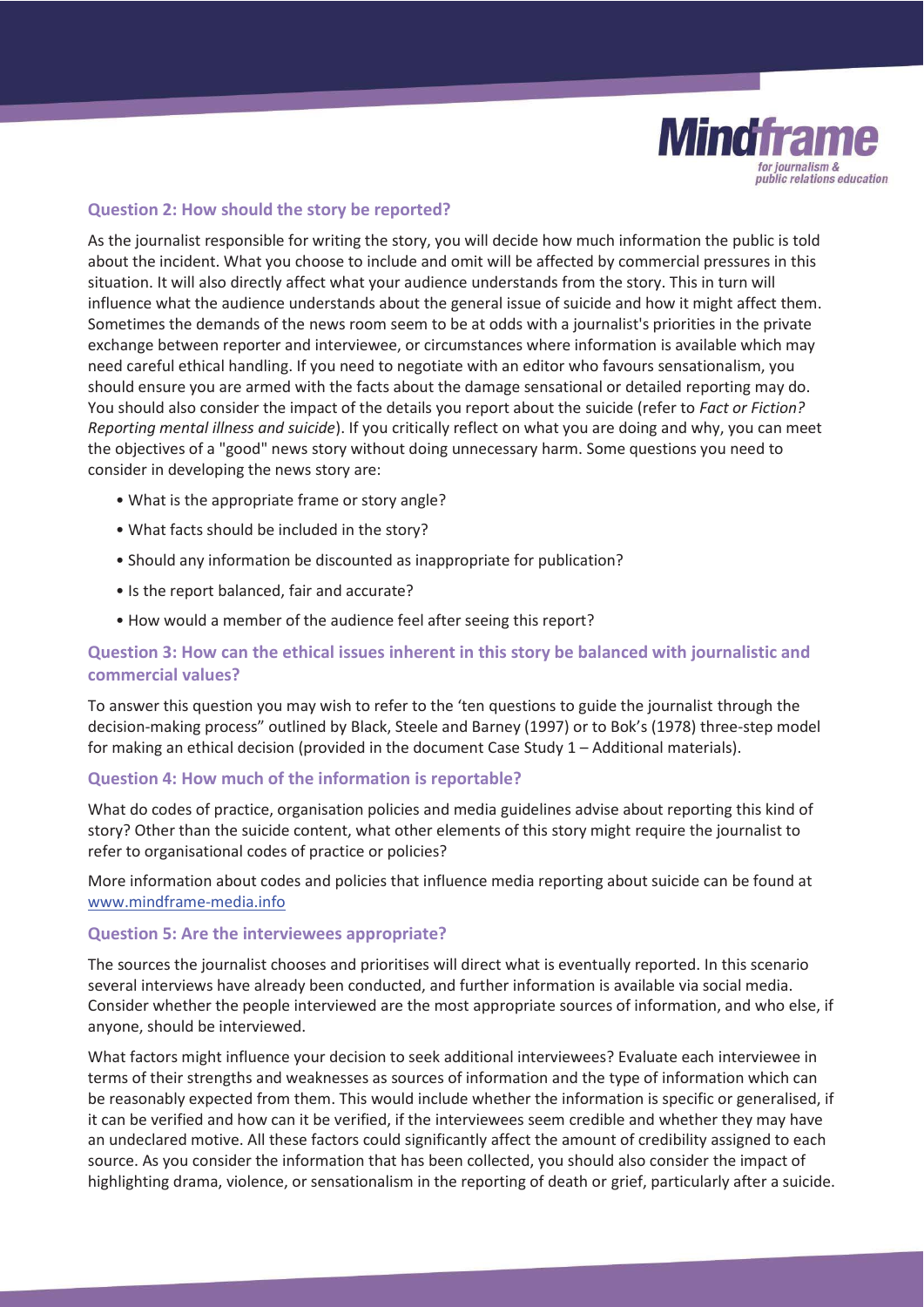

# **Question 6: What other decisions need to be made before deciding to publish or broadcast the story?**

After completing preliminary interviews, the journalist is in a position to make the crucial decision about whether the emerging story should be offered for publication or broadcast. What are the key questions involved in making this decision at this stage? What will be considered "newsworthy"?

## **Question 7: What is the impact of the availability of information via social media?**

To answer this question, you will need to consider the ethical, moral, legal and commercial issues that are associated with social media, its uses and information obtained via this platform. How might your approach change if images were made available via social media? Be aware of the interaction between social media and traditional media - the way information is reported in traditional media may also circulate via social media. How might this influence your approach?

## **Question 8: What are the specific issues associated with reporting this as a TV news story?**

When using the scenario as source material for a TV news story you will need to consider the relationship between the pictures and story angle, the values attached to each image, and how to do voice over. The images you select from some or all the interviews and/ or other sources such as social media will be guided by the news values and principles you have assigned to the story. Using "*Fact or fiction?* Reporting mental illness and suicide", you should consider whether there are some things that should not be broadcast about suicide. There may be additional ethical and legal considerations with images extracted from social media, as noted in Question 7.

## **Question 9: How could this scenario be used as a basis for a feature story?**

There are a number of issues raised in the scenario that could be used as the basis for developing a more in-depth feature story on suicide.

Some questions to consider are:

- What factors might influence a person to attempt suicide?
- What research exists about suicide prevention?

You may wish to use the reference materials at www.mindframe-media.info for further information about these and other issues related to suicide.

To write or produce a feature story, you will need to consider:

- How might a journalist shed light on the issue?
- What are the key points to get across?
- As the journalist, who would you need to talk to? What would you ask?
- Where can you get background information?
- What do you need to know about reporting suicide statistics?
- How will the article be structured?

#### **Question 10: Using this scenario for ethical debate:**

**Question 1:** Should this story be reported?

**Question 2:** How can the ethical issues inherent in this story be balanced with journalistic and commercial values?